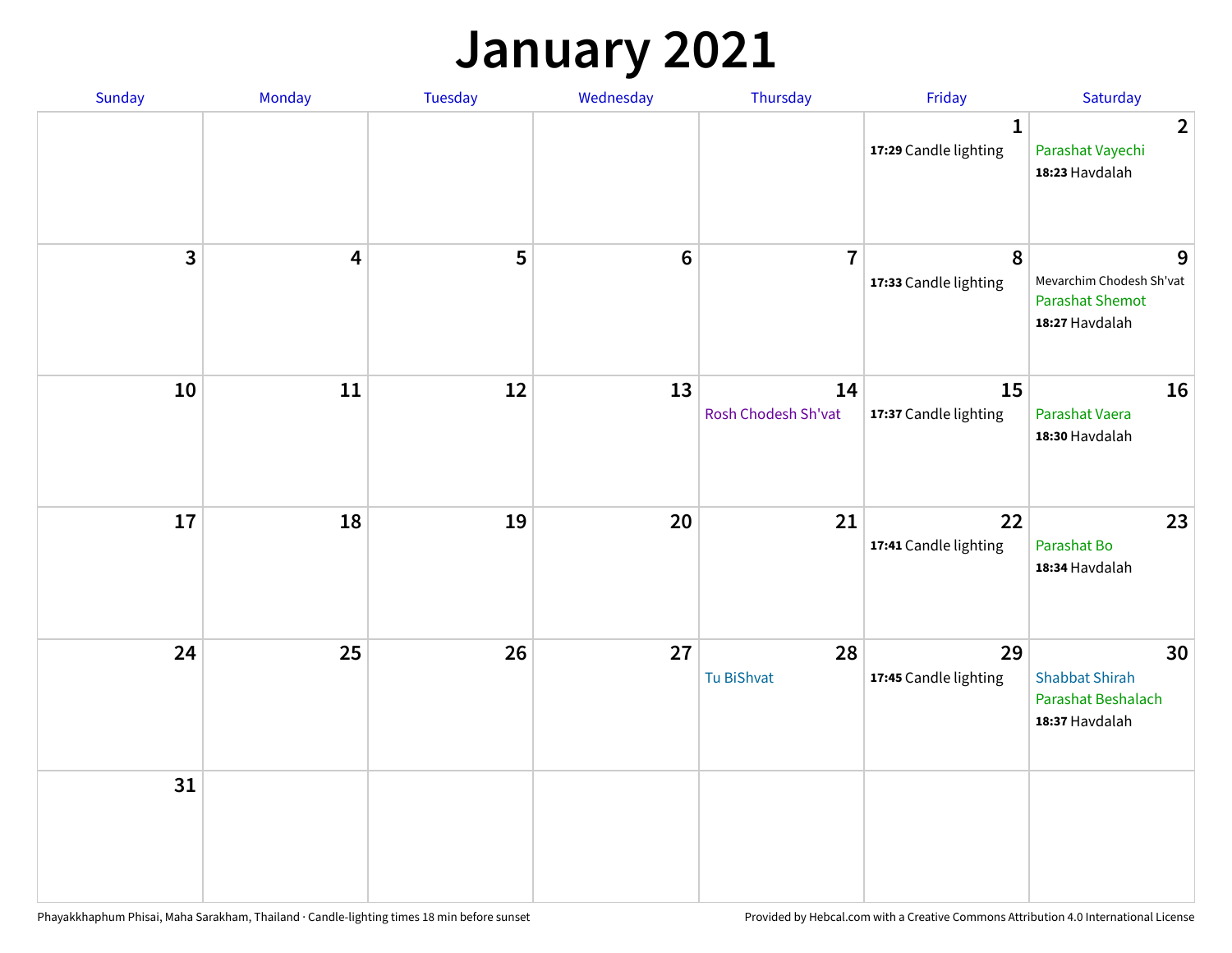# **February 2021**

| Sunday                     | Monday       | Tuesday      | Wednesday | Thursday                                                                                 | Friday                                           | Saturday                                                                                   |
|----------------------------|--------------|--------------|-----------|------------------------------------------------------------------------------------------|--------------------------------------------------|--------------------------------------------------------------------------------------------|
|                            | $\mathbf{1}$ | $\mathbf{2}$ | 3         | 4                                                                                        | 5<br>17:48 Candle lighting                       | $6\phantom{1}6$<br>Mevarchim Chodesh Adar<br>Parashat Yitro<br>18:40 Havdalah              |
| $\overline{7}$             | ${\bf 8}$    | 9            | 10        | 11                                                                                       | 12<br>Rosh Chodesh Adar<br>17:51 Candle lighting | 13<br><b>Shabbat Shekalim</b><br>Rosh Chodesh Adar<br>Parashat Mishpatim<br>18:43 Havdalah |
| 14                         | 15           | 16           | 17        | 18                                                                                       | 19<br>17:54 Candle lighting                      | 20<br><b>Shabbat Zachor</b><br>Parashat Terumah<br>18:45 Havdalah                          |
| 21                         | 22           | 23           | 24        | 25<br>05:24 Fast begins<br><b>Ta'anit Esther</b><br>18:40 Fast ends<br><b>Erev Purim</b> | 26<br>Purim<br>17:56 Candle lighting             | 27<br>Parashat Tetzaveh<br>18:46 Havdalah                                                  |
| 28<br><b>Shushan Purim</b> |              |              |           |                                                                                          |                                                  |                                                                                            |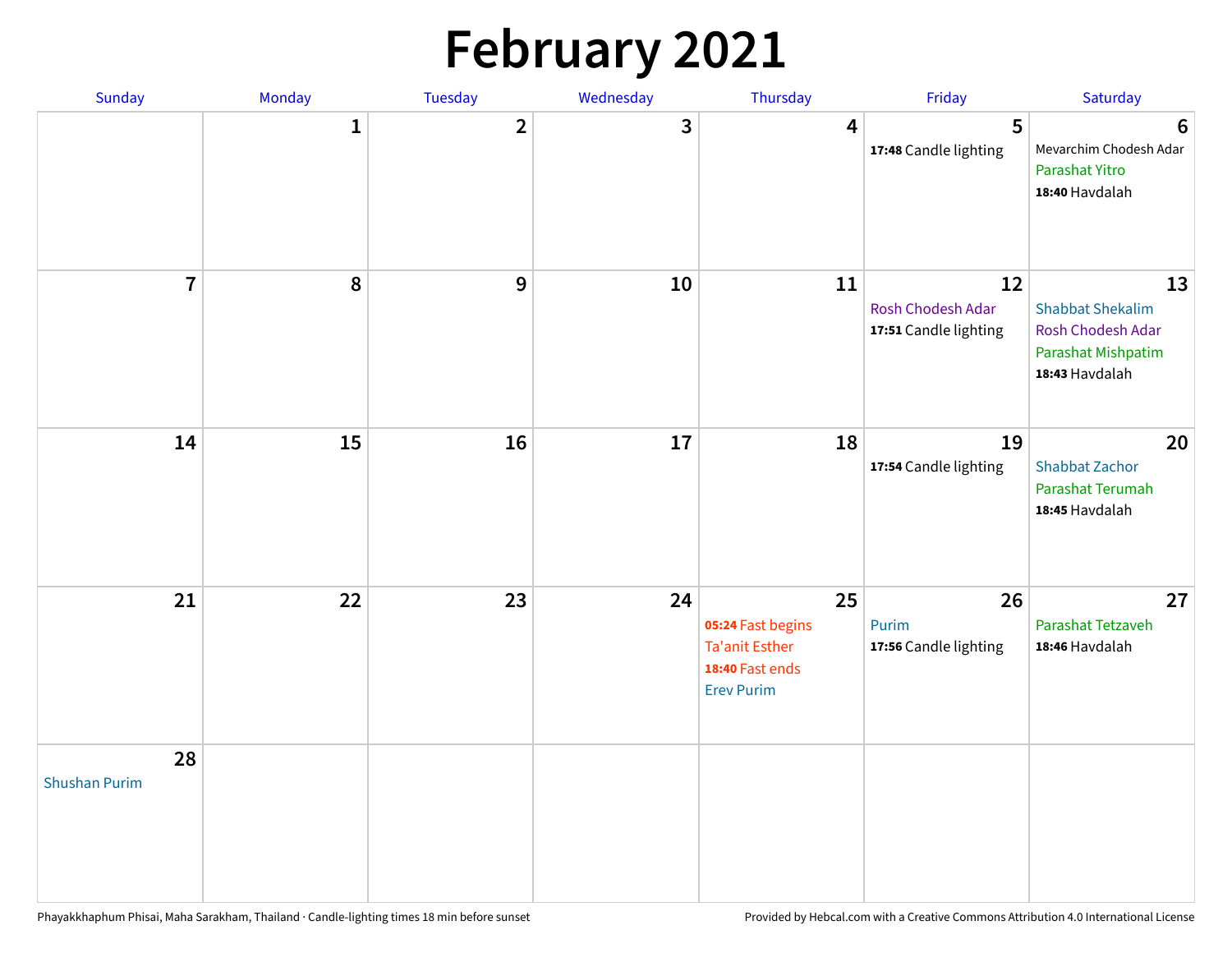### **March 2021**

| Sunday                                  | Monday                                   | Tuesday                 | Wednesday              | Thursday                                                              | Friday                      | Saturday                                                                                                 |
|-----------------------------------------|------------------------------------------|-------------------------|------------------------|-----------------------------------------------------------------------|-----------------------------|----------------------------------------------------------------------------------------------------------|
|                                         | $\mathbf{1}$                             | $\overline{2}$          | 3                      | 4                                                                     | 5<br>17:57 Candle lighting  | 6<br><b>Shabbat Parah</b><br>Parashat Ki Tisa<br>18:48 Havdalah                                          |
| $\overline{7}$                          | 8                                        | 9                       | 10                     | 11                                                                    | 12<br>17:58 Candle lighting | 13<br><b>Shabbat HaChodesh</b><br>Mevarchim Chodesh Nisan<br>Parashat Vayakhel-Pekudei<br>18:49 Havdalah |
| 14<br><b>Rosh Chodesh Nisan</b>         | 15                                       | 16                      | 17                     | 18                                                                    | 19<br>17:59 Candle lighting | 20<br>Parashat Vayikra<br>18:50 Havdalah                                                                 |
| 21                                      | 22                                       | 23<br>Yom HaAliyah      | 24                     | 25<br>05:05 Fast begins<br><b>Ta'anit Bechorot</b><br>18:45 Fast ends | 26<br>18:00 Candle lighting | 27<br><b>Shabbat HaGadol</b><br><b>Erev Pesach</b><br><b>Parashat Tzav</b><br>18:51 Candle lighting      |
| 28<br>Pesach I<br>18:51 Candle lighting | 29<br><b>Pesach II</b><br>18:51 Havdalah | 30<br>Pesach III (CH"M) | 31<br>Pesach IV (CH"M) |                                                                       |                             |                                                                                                          |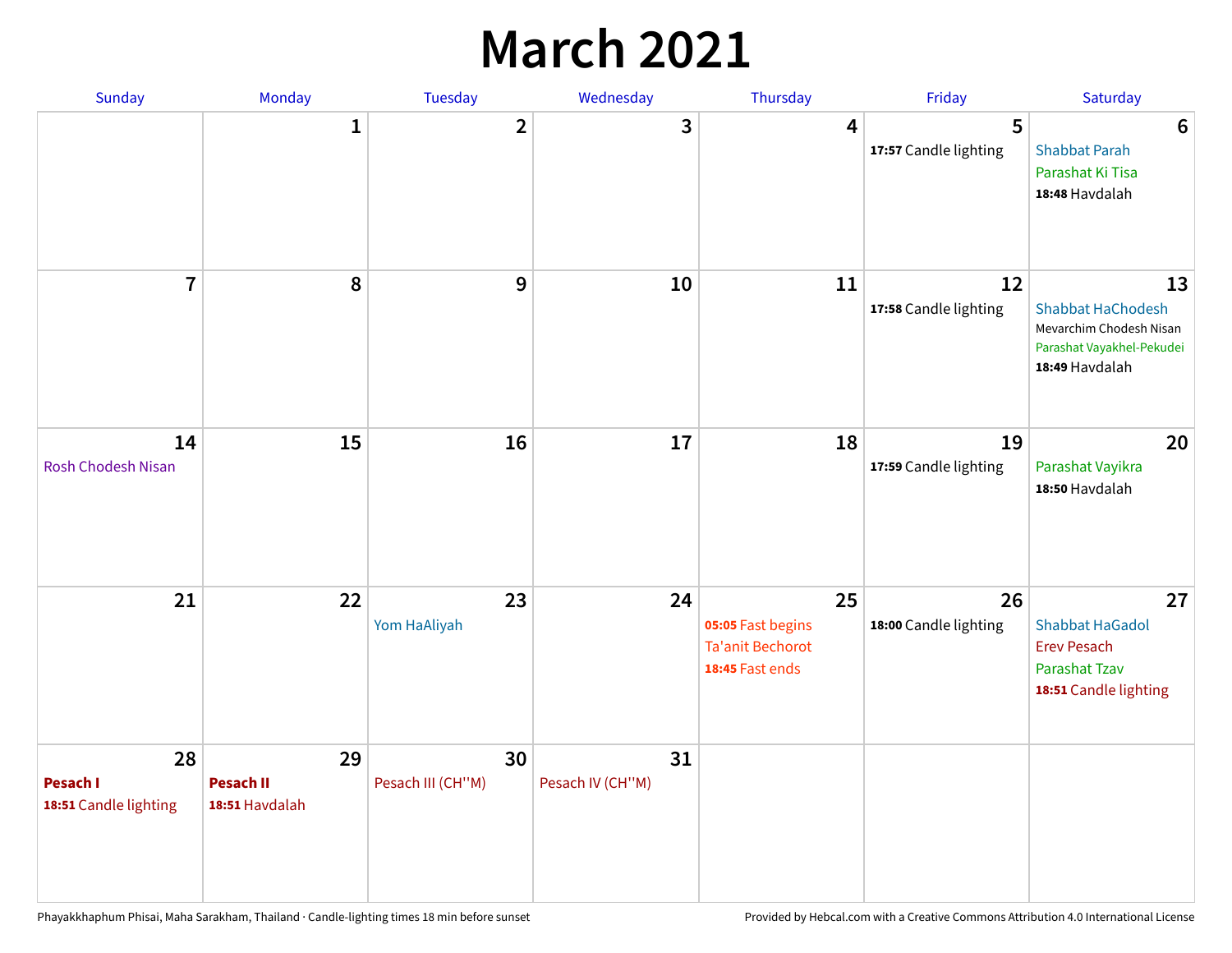# **April 2021**

| Sunday                                    | Monday                   | <b>Tuesday</b>           | Wednesday           | Thursday                        | Friday                                                      | Saturday                                                           |
|-------------------------------------------|--------------------------|--------------------------|---------------------|---------------------------------|-------------------------------------------------------------|--------------------------------------------------------------------|
|                                           |                          |                          |                     | $\mathbf{1}$<br>Pesach V (CH"M) | $\overline{2}$<br>Pesach VI (CH"M)<br>18:01 Candle lighting | 3<br><b>Pesach VII</b><br>18:52 Candle lighting                    |
| 4<br><b>Pesach VIII</b><br>18:52 Havdalah | 5                        | $6\phantom{1}6$          | $\overline{7}$      | 8<br>Yom HaShoah                | 9<br>18:02 Candle lighting                                  | 10<br>Mevarchim Chodesh Iyyar<br>Parashat Shmini<br>18:53 Havdalah |
| 11                                        | 12<br>Rosh Chodesh Iyyar | 13<br>Rosh Chodesh Iyyar | 14<br>Yom HaZikaron | 15<br>Yom HaAtzma'ut            | 16<br>18:04 Candle lighting                                 | 17<br>Parashat Tazria-Metzora<br>18:55 Havdalah                    |
| 18                                        | 19                       | 20                       | 21                  | 22                              | 23<br>18:05 Candle lighting                                 | 24<br>Parashat Achrei Mot-Kedoshim<br>18:57 Havdalah               |
| 25                                        | 26<br>Pesach Sheni       | 27                       | 28                  | 29                              | 30<br>Lag BaOmer<br>18:06 Candle lighting                   |                                                                    |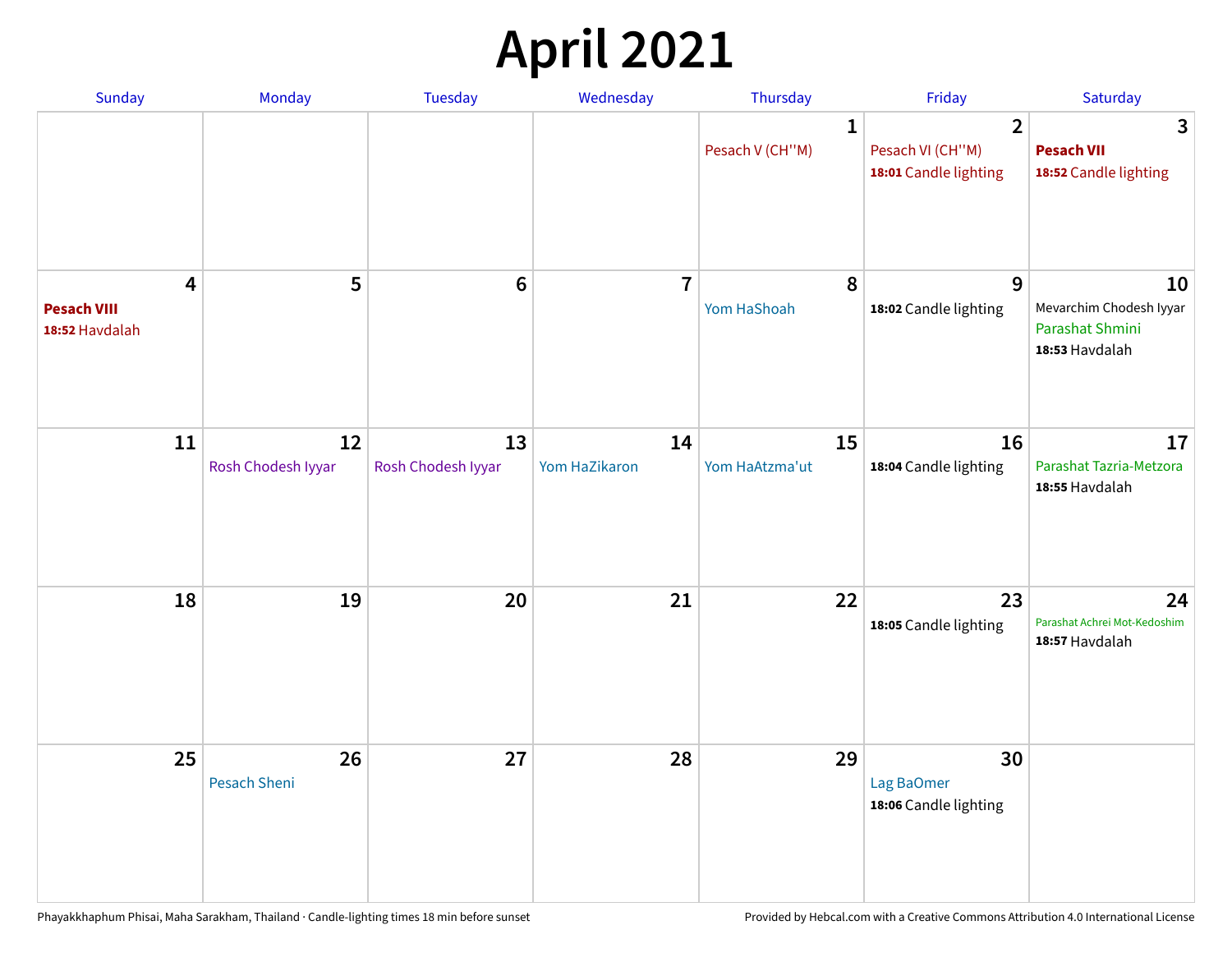#### **May 2021**

| Sunday                                             | Monday                                          | <b>Tuesday</b>                            | Wednesday                | Thursday        | Friday                                  | Saturday                                                                    |
|----------------------------------------------------|-------------------------------------------------|-------------------------------------------|--------------------------|-----------------|-----------------------------------------|-----------------------------------------------------------------------------|
|                                                    |                                                 |                                           |                          |                 |                                         | 1<br><b>Parashat Emor</b><br>18:59 Havdalah                                 |
| $\overline{2}$                                     | $\mathbf{3}$                                    | $\boldsymbol{4}$                          | 5                        | $6\phantom{1}6$ | $\overline{7}$<br>18:08 Candle lighting | 8<br>Mevarchim Chodesh Sivan<br>Parashat Behar-Bechukotai<br>19:01 Havdalah |
| $\mathbf{9}$                                       | 10<br>Yom Yerushalayim                          | 11                                        | 12<br>Rosh Chodesh Sivan | 13              | 14<br>18:10 Candle lighting             | 15<br>Parashat Bamidbar<br>19:03 Havdalah                                   |
| 16<br><b>Erev Shavuot</b><br>18:11 Candle lighting | 17<br><b>Shavuot I</b><br>19:04 Candle lighting | 18<br><b>Shavuot II</b><br>19:04 Havdalah | 19                       | 20              | 21<br>18:13 Candle lighting             | 22<br><b>Parashat Nasso</b><br>19:06 Havdalah                               |
| 23                                                 | 24                                              | 25                                        | 26                       | 27              | 28<br>18:15 Candle lighting             | 29<br>Parashat Beha'alotcha<br>19:09 Havdalah                               |
| 30                                                 | 31                                              |                                           |                          |                 |                                         |                                                                             |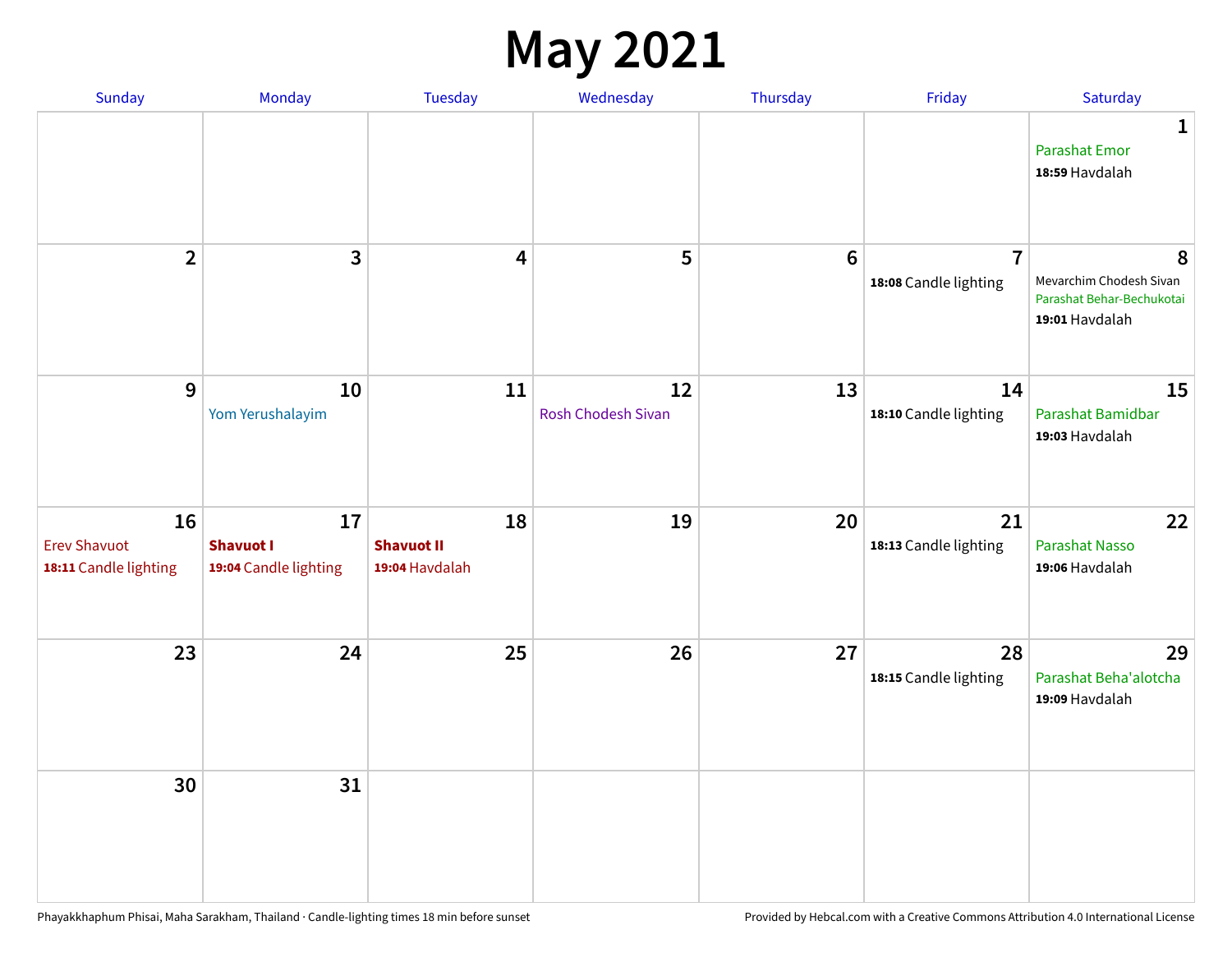#### **June 2021**

| Sunday                                                           | Monday         | Tuesday      | Wednesday      | Thursday                        | Friday                                                   | Saturday                                                           |
|------------------------------------------------------------------|----------------|--------------|----------------|---------------------------------|----------------------------------------------------------|--------------------------------------------------------------------|
|                                                                  |                | $\mathbf{1}$ | $\overline{2}$ | $\mathbf{3}$                    | $\overline{\mathbf{4}}$<br>18:17 Candle lighting         | 5<br>Mevarchim Chodesh Tamuz<br>Parashat Sh'lach<br>19:11 Havdalah |
| $6\,$                                                            | $\overline{7}$ | 8            | 9              | 10<br><b>Rosh Chodesh Tamuz</b> | 11<br><b>Rosh Chodesh Tamuz</b><br>18:19 Candle lighting | 12<br>Parashat Korach<br>19:14 Havdalah                            |
| 13                                                               | 14             | 15           | <b>16</b>      | 17                              | 18<br>18:21 Candle lighting                              | 19<br><b>Parashat Chukat</b><br>19:15 Havdalah                     |
| 20                                                               | 21             | 22           | 23             | 24                              | 25<br>18:23 Candle lighting                              | 26<br><b>Parashat Balak</b><br>19:17 Havdalah                      |
| 27<br>04:29 Fast begins<br><b>Tzom Tammuz</b><br>19:10 Fast ends | 28             | 29           | 30             |                                 |                                                          |                                                                    |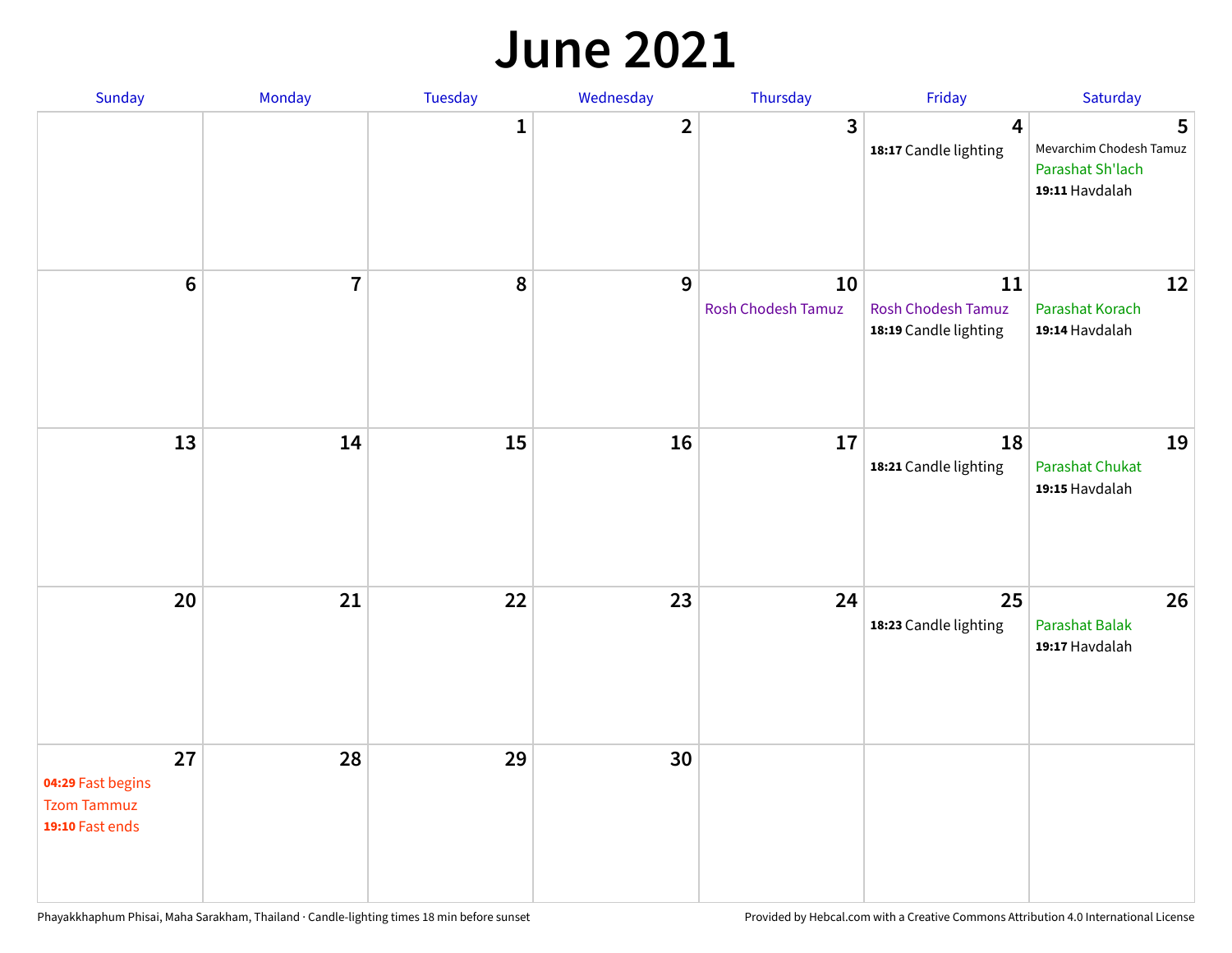### **July 2021**

| Sunday                               | Monday | Tuesday         | Wednesday               | Thursday | Friday                                  | Saturday                                                                                                          |
|--------------------------------------|--------|-----------------|-------------------------|----------|-----------------------------------------|-------------------------------------------------------------------------------------------------------------------|
|                                      |        |                 |                         | 1        | $\overline{2}$<br>18:24 Candle lighting | 3<br>Mevarchim Chodesh Av<br><b>Parashat Pinchas</b><br>19:18 Havdalah                                            |
| $\overline{\mathbf{4}}$              | 5      | $6\phantom{1}6$ | $\overline{\mathbf{7}}$ | 8        | 9<br>18:24 Candle lighting              | 10<br>Rosh Chodesh Av<br>Parashat Matot-Masei<br>19:17 Havdalah                                                   |
| $11\,$                               | 12     | 13              | 14                      | 15       | 16<br>18:23 Candle lighting             | 17<br><b>Shabbat Chazon</b><br>18:42 Fast begins<br>Erev Tish'a B'Av<br><b>Parashat Devarim</b><br>19:16 Havdalah |
| 18<br>Tish'a B'Av<br>19:10 Fast ends | 19     | 20              | 21                      | 22       | 23<br>18:22 Candle lighting             | 24<br>Tu B'Av<br><b>Shabbat Nachamu</b><br>Parashat Vaetchanan<br>19:15 Havdalah                                  |
| 25                                   | 26     | 27              | 28                      | 29       | 30<br>18:20 Candle lighting             | 31<br>Parashat Eikev<br>19:12 Havdalah                                                                            |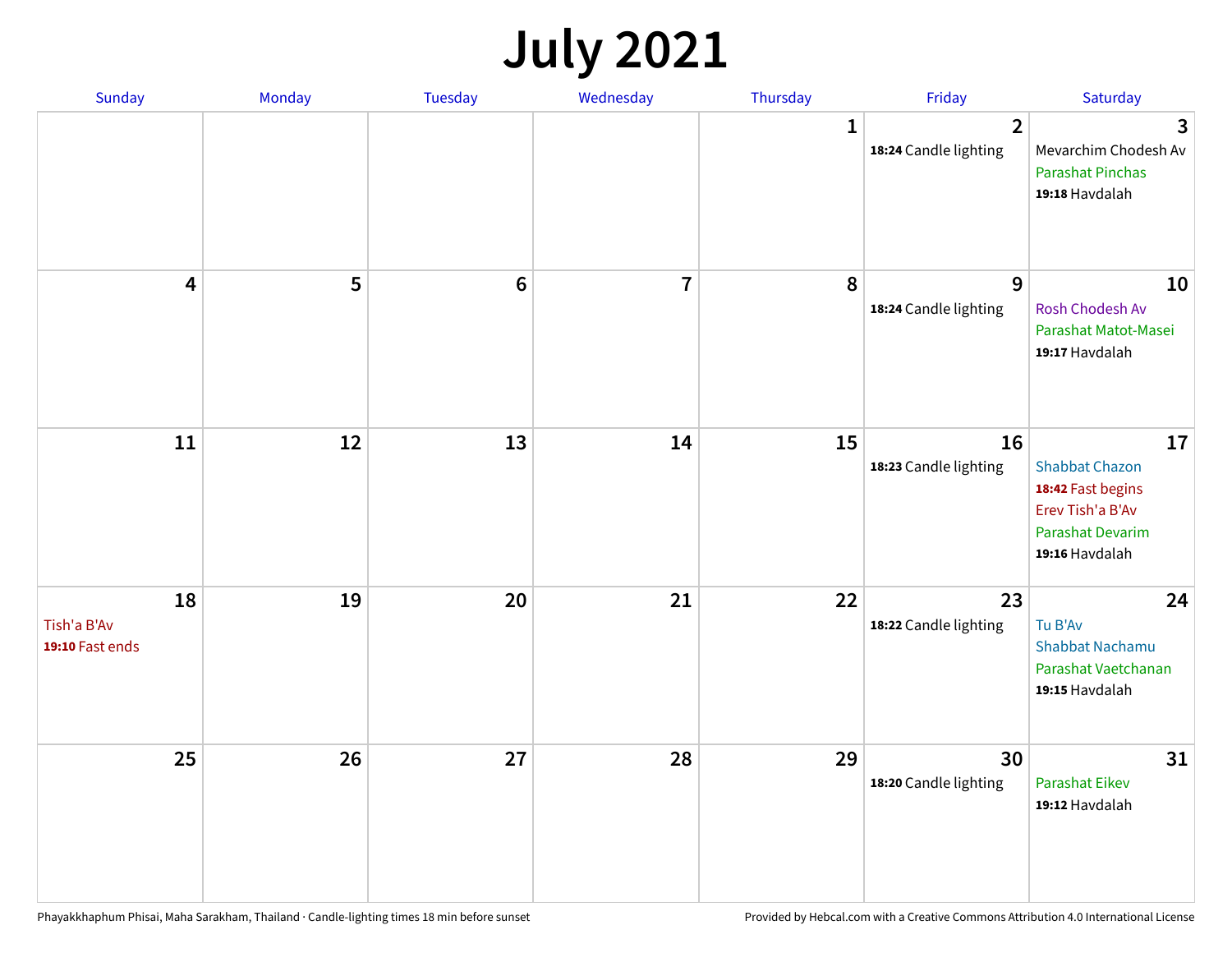# **August 2021**

| Sunday                         | Monday                                           | Tuesday | Wednesday | Thursday | Friday                           | Saturday                                                                     |
|--------------------------------|--------------------------------------------------|---------|-----------|----------|----------------------------------|------------------------------------------------------------------------------|
| $\mathbf{1}$                   | $\overline{2}$                                   | 3       | 4         | 5        | $\bf 6$<br>18:17 Candle lighting | $\overline{1}$<br>Mevarchim Chodesh Elul<br>Parashat Re'eh<br>19:09 Havdalah |
| $\pmb{8}$<br>Rosh Chodesh Elul | 9<br>Rosh Hashana LaBehemot<br>Rosh Chodesh Elul | 10      | 11        | 12       | 13<br>18:14 Candle lighting      | 14<br><b>Parashat Shoftim</b><br>19:05 Havdalah                              |
| 15                             | 16                                               | 17      | 18        | 19       | 20<br>18:09 Candle lighting      | 21<br>Parashat Ki Teitzei<br>19:00 Havdalah                                  |
| 22                             | 23                                               | 24      | 25        | 26       | 27<br>18:05 Candle lighting      | 28<br>Leil Selichot<br>Parashat Ki Tavo<br>18:55 Havdalah                    |
| 29                             | 30                                               | 31      |           |          |                                  |                                                                              |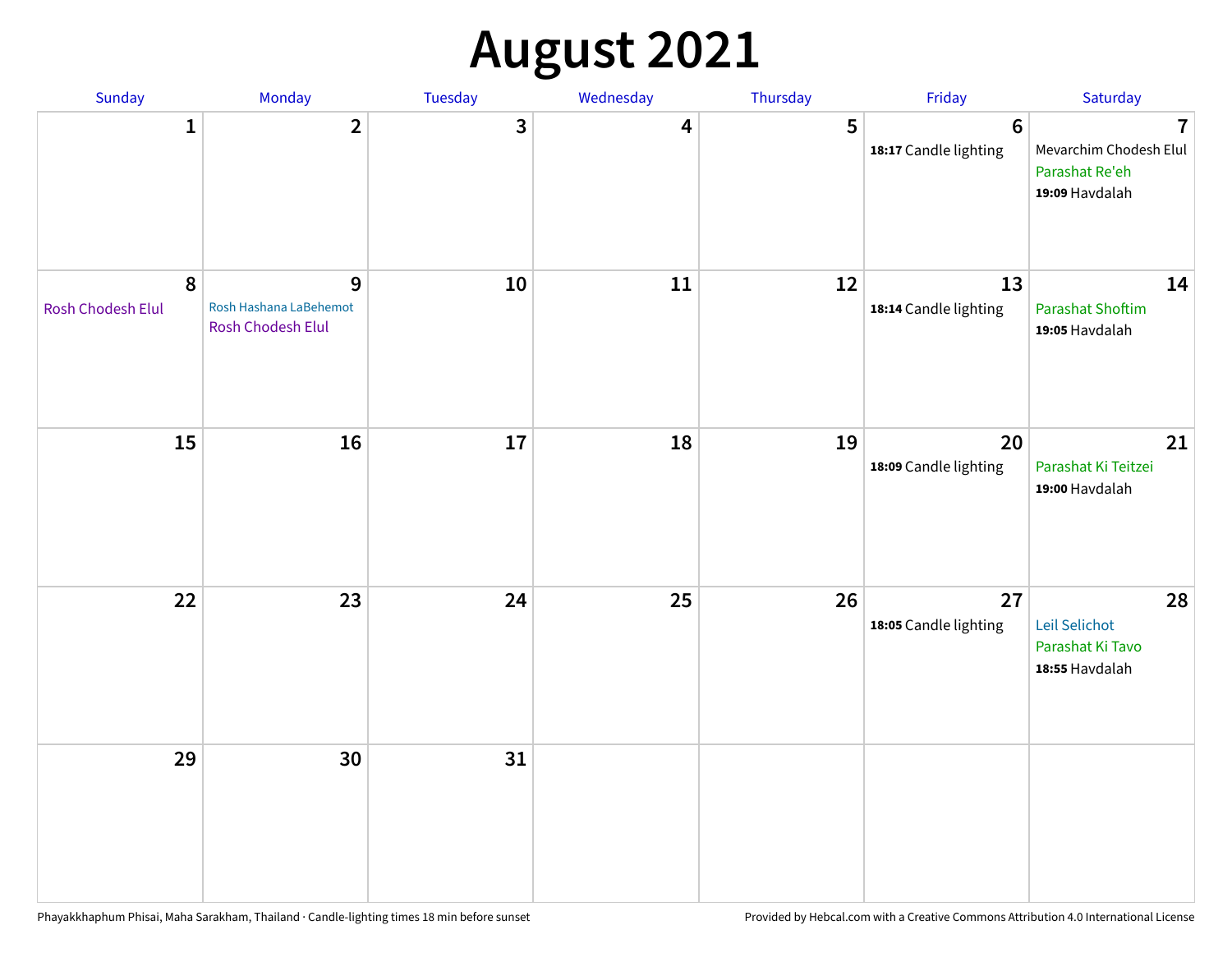## **September 2021**

| <b>Sunday</b>          | <b>Monday</b>                                                 | <b>Tuesday</b>                                               | Wednesday                                             | Thursday                                                          | Friday                                          | Saturday                                                           |
|------------------------|---------------------------------------------------------------|--------------------------------------------------------------|-------------------------------------------------------|-------------------------------------------------------------------|-------------------------------------------------|--------------------------------------------------------------------|
|                        |                                                               |                                                              | 1                                                     | $\overline{2}$                                                    | 3<br>18:00 Candle lighting                      | 4<br>Parashat Nitzavim<br>18:50 Havdalah                           |
| 5                      | $6\phantom{1}6$<br>Erev Rosh Hashana<br>17:57 Candle lighting | $\overline{7}$<br>Rosh Hashana 5782<br>18:47 Candle lighting | 8<br><b>Rosh Hashana II</b><br>18:47 Havdalah         | 9<br>04:52 Fast begins<br><b>Tzom Gedaliah</b><br>18:40 Fast ends | 10<br>17:54 Candle lighting                     | 11<br><b>Shabbat Shuva</b><br>Parashat Vayeilech<br>18:44 Havdalah |
| 12                     | 13                                                            | 14                                                           | 15<br><b>Erev Yom Kippur</b><br>17:51 Candle lighting | 16<br><b>Yom Kippur</b><br>18:40 Havdalah                         | 17<br>17:49 Candle lighting                     | 18<br>Parashat Ha'Azinu<br>18:39 Havdalah                          |
| 19                     | 20<br><b>Erev Sukkot</b><br>17:47 Candle lighting             | 21<br>Sukkot I<br>18:36 Candle lighting                      | 22<br><b>Sukkot II</b><br>18:35 Havdalah              | 23<br>Sukkot III (CH"M)                                           | 24<br>Sukkot IV (CH"M)<br>17:43 Candle lighting | 25<br>Sukkot V (CH"M)<br>18:33 Havdalah                            |
| 26<br>Sukkot VI (CH"M) | 27<br>Sukkot VII (Hoshana Raba)<br>17:41 Candle lighting      | 28<br><b>Shmini Atzeret</b><br>18:31 Candle lighting         | 29<br><b>Simchat Torah</b><br>18:30 Havdalah          | 30                                                                |                                                 |                                                                    |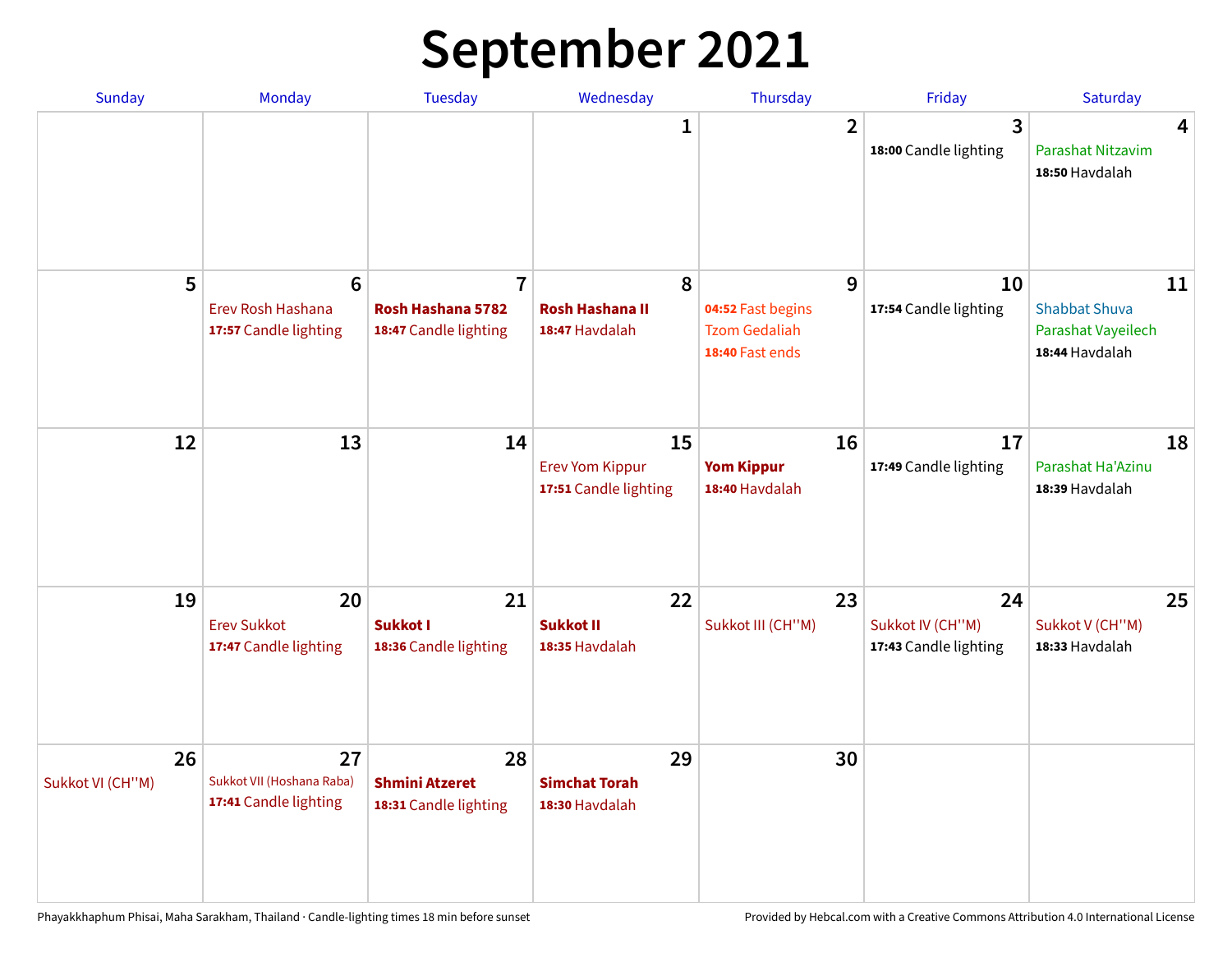#### **October 2021**

| Sunday         | Monday                  | Tuesday | Wednesday                               | Thursday                                                        | Friday                                | Saturday                                                                                   |
|----------------|-------------------------|---------|-----------------------------------------|-----------------------------------------------------------------|---------------------------------------|--------------------------------------------------------------------------------------------|
|                |                         |         |                                         |                                                                 | $\mathbf{1}$<br>17:38 Candle lighting | $\overline{2}$<br>Mevarchim Chodesh Cheshvan<br><b>Parashat Bereshit</b><br>18:28 Havdalah |
| $\overline{3}$ | $\overline{\mathbf{4}}$ | 5       | $6\phantom{1}$<br>Rosh Chodesh Cheshvan | $\overline{7}$<br>Rosh Chodesh Cheshvan   17:33 Candle lighting | 8                                     | 9<br><b>Parashat Noach</b><br>18:23 Havdalah                                               |
| 10             | 11                      | 12      | 13<br>Yom HaAliyah School Observance    | 14                                                              | 15<br>17:28 Candle lighting           | 16<br>Parashat Lech-Lecha<br>18:18 Havdalah                                                |
| 17             | 18                      | 19      | 20                                      | 21                                                              | 22<br>17:24 Candle lighting           | 23<br>Parashat Vayera<br>18:14 Havdalah                                                    |
| 24             | 25                      | 26      | 27                                      | 28                                                              | 29<br>17:21 Candle lighting           | 30<br>Mevarchim Chodesh Kislev<br>Parashat Chayei Sara<br>18:11 Havdalah                   |
| 31             |                         |         |                                         |                                                                 |                                       |                                                                                            |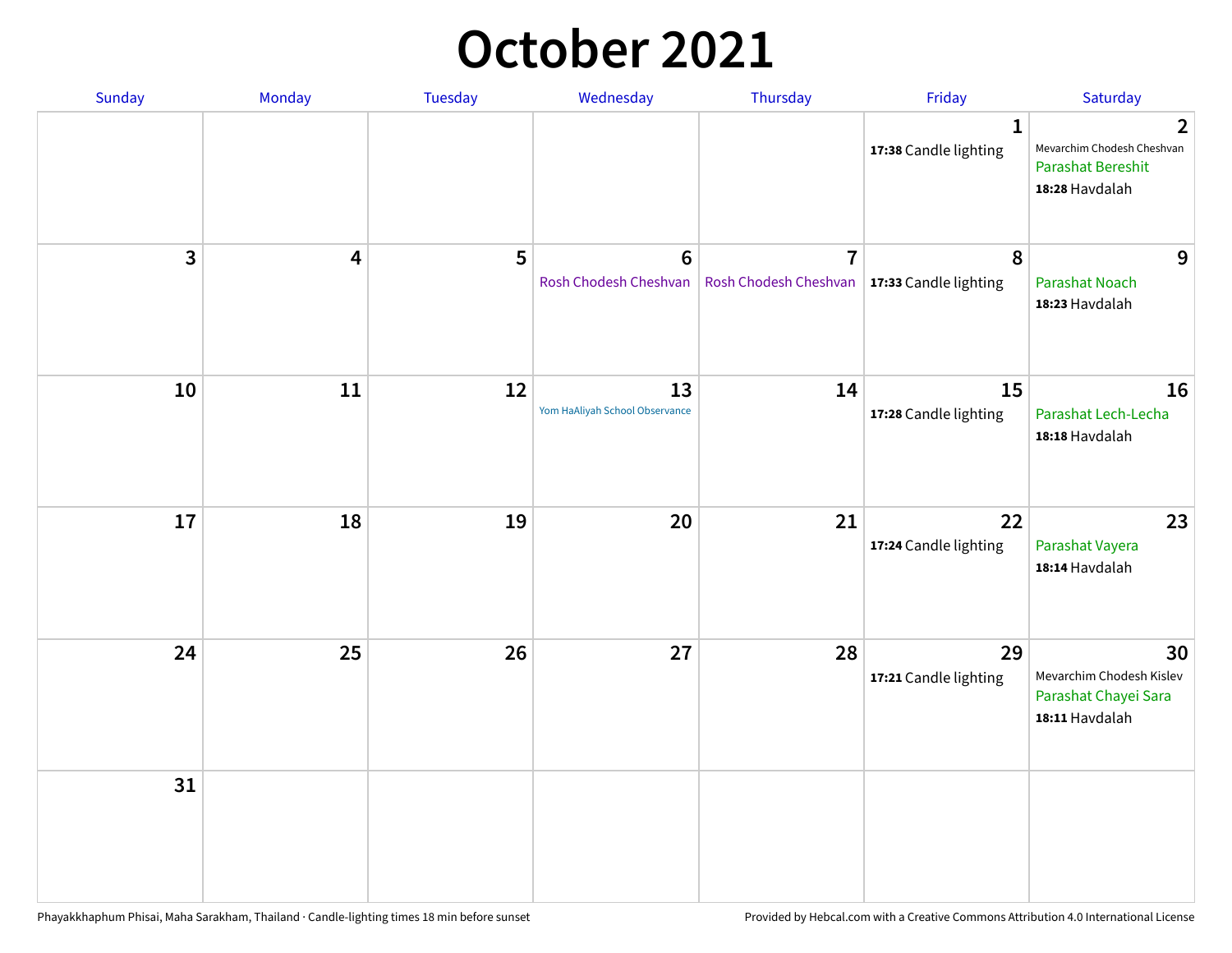#### **November 2021**

| Sunday                         | Monday                          | Tuesday                         | Wednesday | Thursday                 | Friday                                            | Saturday                                                             |
|--------------------------------|---------------------------------|---------------------------------|-----------|--------------------------|---------------------------------------------------|----------------------------------------------------------------------|
|                                | 1                               | $\overline{2}$                  | 3         | $\boldsymbol{4}$<br>Sigd | 5<br>Rosh Chodesh Kislev<br>17:18 Candle lighting | $6\phantom{1}6$<br><b>Parashat Toldot</b><br>18:09 Havdalah          |
| $\overline{7}$                 | 8                               | $\boldsymbol{9}$                | 10        | 11                       | 12<br>17:16 Candle lighting                       | 13<br>Parashat Vayetzei<br>18:08 Havdalah                            |
| 14                             | 15                              | 16                              | 17        | 18                       | 19<br>17:15 Candle lighting                       | 20<br>Parashat Vayishlach<br>18:07 Havdalah                          |
| 21                             | 22                              | 23                              | 24        | 25                       | 26<br>17:15 Candle lighting                       | 27<br>Mevarchim Chodesh Tevet<br>Parashat Vayeshev<br>18:08 Havdalah |
| 28<br>17:57 Chanukah: 1 Candle | 29<br>17:57 Chanukah: 2 Candles | 30<br>17:57 Chanukah: 3 Candles |           |                          |                                                   |                                                                      |